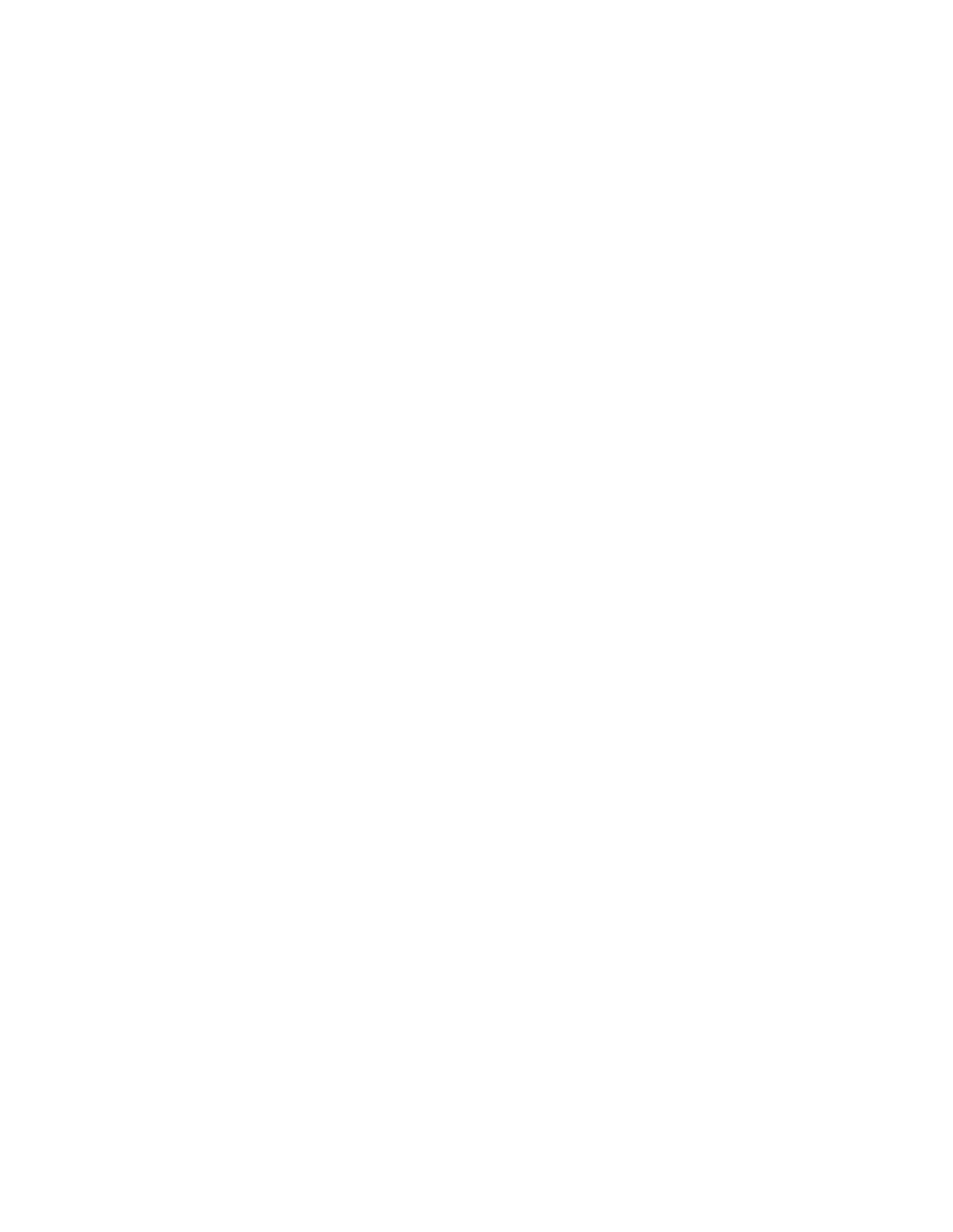# **AGENDA**

- I. Call To Order
- II. Correction/Approval of Minutes: February 18, 2000 USC Sumter
- III. Reports from University Officers
	- A. Dr. Chris P. Plyler, Vice Provost and Executive Dean
	- B. Dr. Carolyn A. West, AssociateVice Provost
- IV. Reports from Standing Committees
	- A. Rights and Responsibilities Professor John Catalano
	- B. Welfare Professor Noni Bohonak
	- C. System Affairs Professor Bette Levine
- V. Executive Committee Professor Tye Johnson
- VI. Reports from Special Committees
	- A. Committee on Libraries Professor David Bowden
	- B. Committee on Curricula and Courses Professor Robert B. Castleberry
	- C. Committee on Faculty Welfare Professor Bruce Nims
	- D. Faculty-Board of Trustees Liaison Committee Professor Ellen Chamberlain
	- E. Research and Productive Scholarship Committee Professor Todd Scarlett
	- F. Other Committees
		- 1. Conflict of Interest Committee Professor Wayne Chilcote
		- 2. Education Foundation Committee Professor Charles Denny
		- 3. Regional Campuses Academic Advisory Council Professor Mary Barton
- VII. Special Order & Elections
- VIII. Unfinished Business
- IX. New Business
- X. Announcements
- XI. Adjournment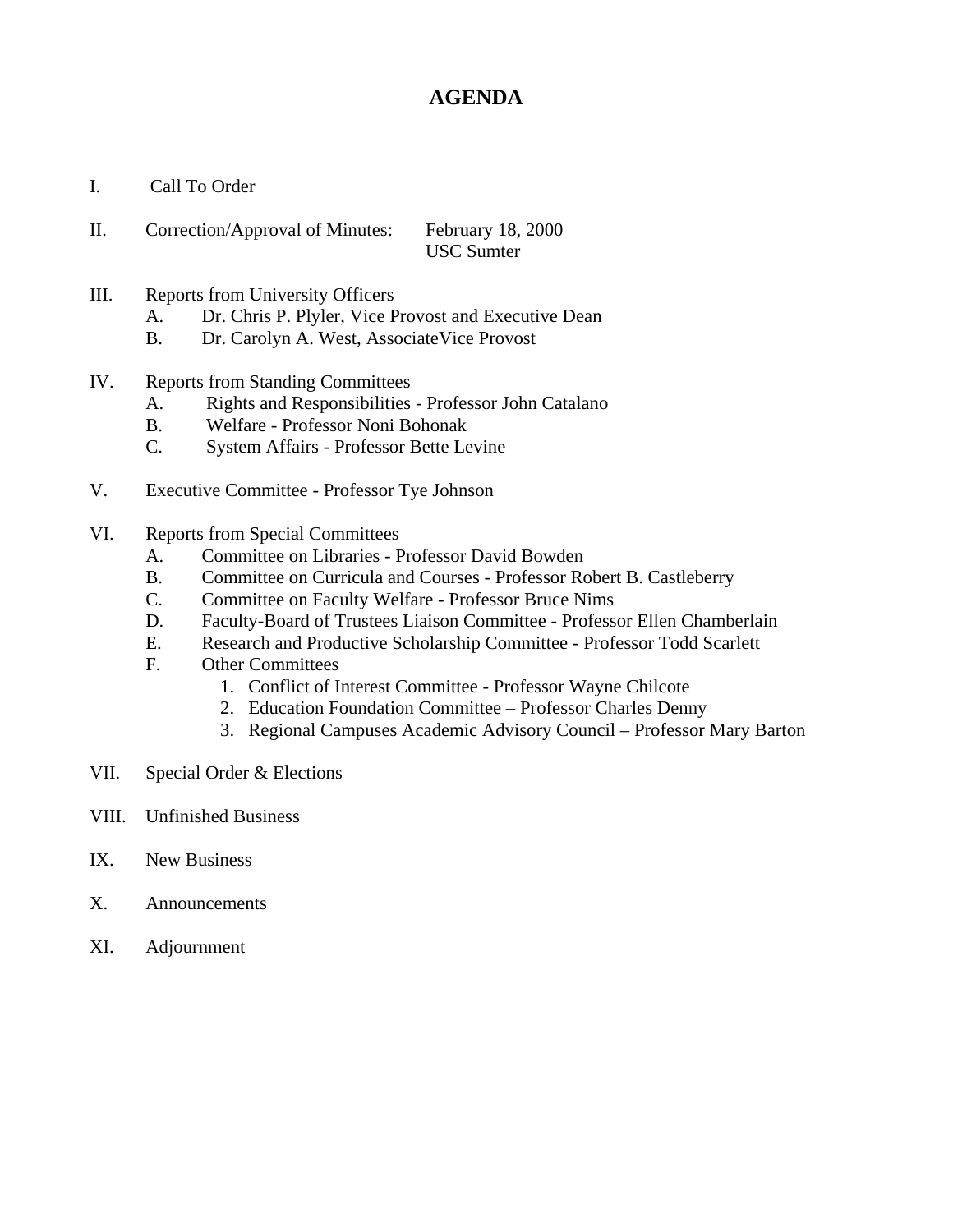## **Meeting of the Regional Campuses Faculty Senate April 7, 2000 Beaufort South Carolina**

#### **I. Mary Barton, Chairman, Opening Remarks**

Chairman Barton opened the meeting by welcoming the Senate to the Beaufort meeting and introduced Dean Jane Upshaw of USC Beaufort.

**Dean Upshaw** also welcomed the Senate to the Beaufort campus and introduced the morning's speaker, South Carolina State Senator Scott Richardson.

**Senator Richardson** expressed his strong support for higher education in South Carolina. He emphasized his particular support for four-year status for the Beaufort Campus. He suggested four areas on which USC Beaufort could focus: marine biology, hotel and restaurant management, cinematography, and high technology.

He suggested the confederate flag issue would be resolved and further gave his opinion that "several branches of the University of South Carolina…aren't economically feasible."

#### **Questions from the body:**

**Professor Bob Costello, Sumter,** asked if the Beaufort campus should remain a part of the University or split from the University as Coastal Carolina did when it attained fouryear status.

**Senator Richardson** doesn't believe that would be necessary, and may involve unnecessary duplication.

**Professor Danny Faulkner, Lancaster**, asked if the Senator wanted to be specific about which campuses were "economically indefensible". Professor Faulkner suggested that the Regional Campuses saved the University money by providing educational resources that the campus in Columbia does not have to add to its program.

**Senator Richardson** declined to be specific about which campuses were not economically feasible. He agreed with Professor Faulkner's suggestion that the Regional Campuses provide economic value beyond the traditional calculations.

**Carolyn A. West, Associate Vice Provost,** asked why costs of producing graduates at the technical schools isn't considered when discussing the costs of higher education in South Carolina.

**Senator Richardson** stated he didn't know the figures for the technical schools, but responded that he was concerned about the technical schools expanding their programs into areas that duplicate what is already being taught by campuses of USC. He also suggested that as long as the State of South Carolina was running surpluses in its budget, that Regional Campuses of the University were not threatened. If the budget situation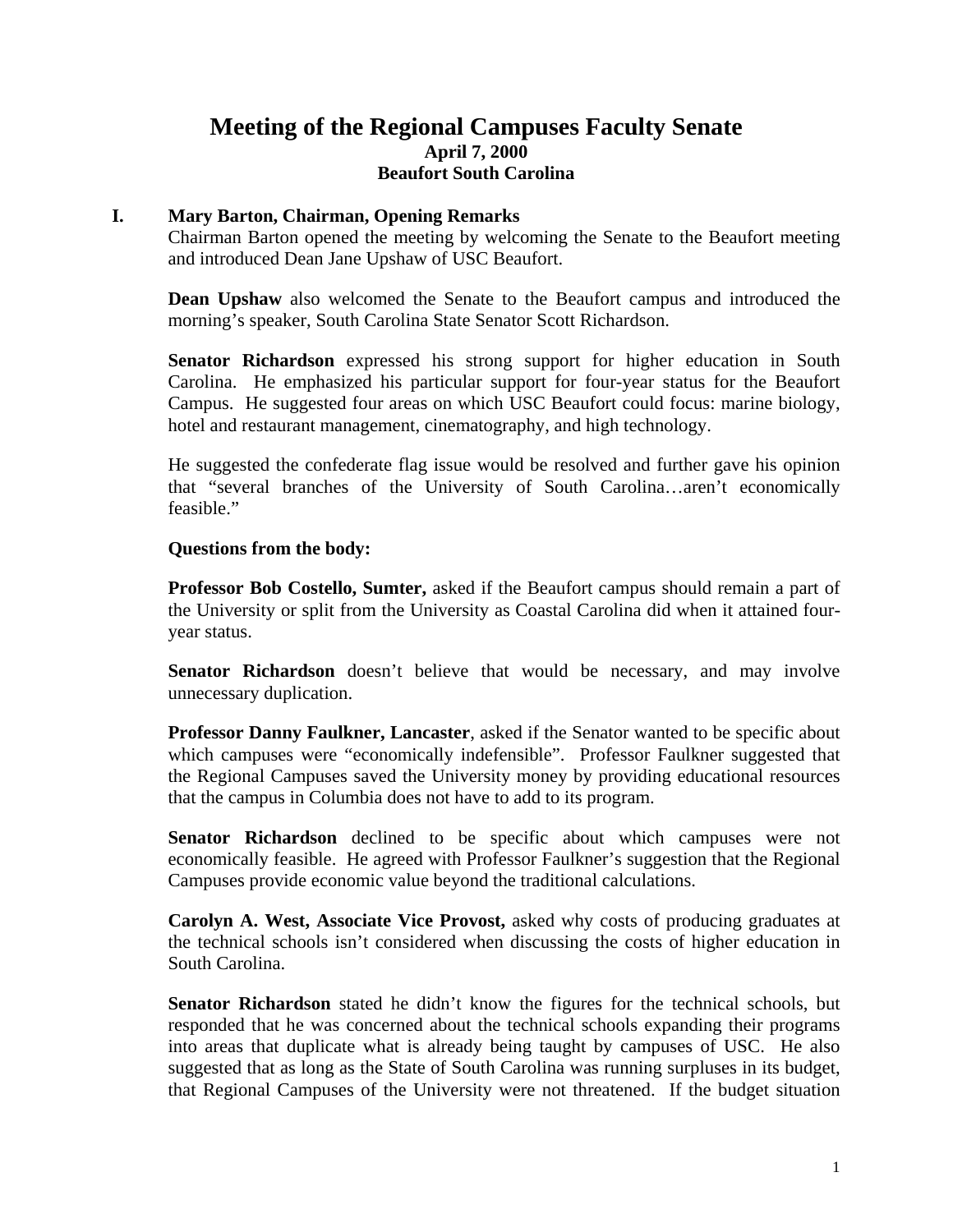changed, and the University's budget had to be reduced, then the Regional Campuses would be looked at, he added.

**Dr. West** pointed out that Regional campuses only take 1.84 percent of the higher education budget of the state, and cutting campuses in that area may be a "false economy".

**Dean Upshaw** expressed concern about the funding for scholarships that goes to private institutions.

**Senator Richardson** responded that given the academic backgrounds of legislators, who attended the private institutions, he didn't foresee any changes in the system of appropriating funds for scholarships to the private institutions. He did state he wasn't a fan of funding education through a state lottery.

**Professor Bonnie Lawrence, Beaufort,** suggested that any budget surpluses should be appropriated to the public schools given the deficiencies our students have when they come to our campuses.

**Senator Richardson** suggested that the funding system for education in the state might be better if the public schools were funded statewide.

**Senator Richardson** concluded by thanking the faculty senate for being low-paid over worked educators.

**Chairman Mary Barton** thanked Senator Richardson for his comments and directed Senate committees to retire to their deliberations.

#### **Afternoon session**

- **II.** Correction and approval of minutes of February 18, 2000 Minutes were approved as submitted
- **III.** Reports from University officers
	- A. Dr. Chris Plyler, Vice-Provost and Executive Dean Attachment 1
	- B. Dr. Carolyn West, Associate Vice-Provost See Attachment 2 Dr. West emphasized the need for grievance committee members and the system Tenure and Promotion committee members to be elected before the end of the spring term and the results forwarded to Kathy Gué.
	- C. Campus Deans Reports Attachments 3 through 6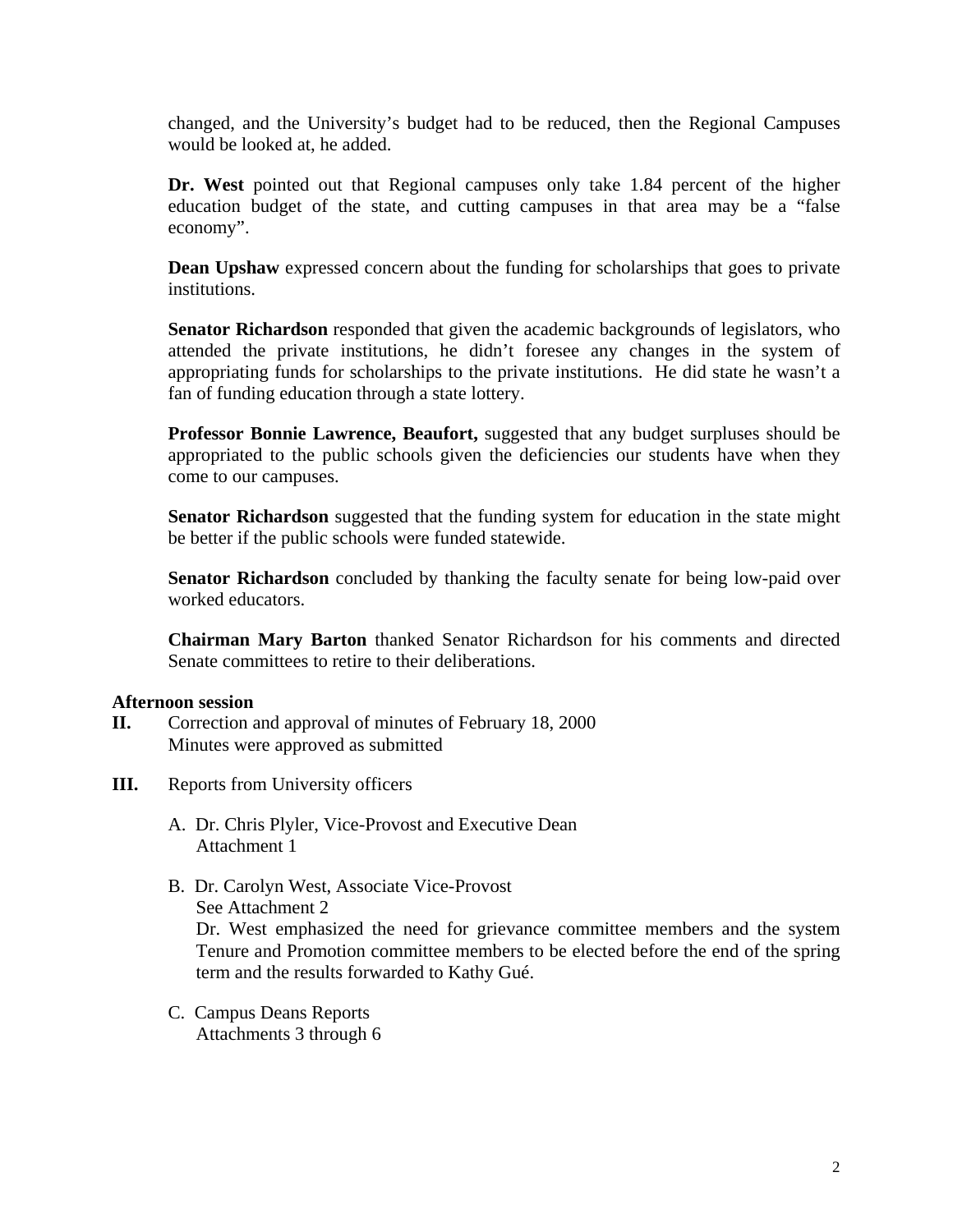- **IV.** Reports from Standing Committees
	- A. Rights and Responsibilities Professor John Catalano (Lancaster) See Attachment 7
	- B. Welfare Committee Professor Duncan McDowell for the Chairman. The committee elected Professor Noni Bohonak as Chair for the 2000-2001 academic year. Submitted recommendations to the Faculty Senate regarding technological resources. See Attachment 8
	- C. System Affairs Professor Bette Levine Reported on the Distance Education survey conducted by the Welfare committee. Most faculty were responsive to the idea of distance education provided they are given the necessary training financial support, and rewards. See attachment 9 for the complete results of the survey. Professor Chris Borycki (Sumter) was elected Chairman of the Committee for next year.
- **V.** Executive Committee Professor Tye Johnson The Executive Committee discussed the problem of getting a representative of each campus to serve on the Executive Committee. Some campuses have problems getting to faculty to serve on this committee. The Executive Committee also discussed the Palmetto College concept and its implications for the operation of the Regional Campus Faculty Senate.

Faculty Senate meeting dates for 2000-2001 academic year:

| <b>Executive Committee Retreat</b> | Aug. 11, 12, 13 |
|------------------------------------|-----------------|
| Senate meeting in Columbia         | Sept. 15        |
| <b>Executive Committee</b>         | Nov. $3$        |
| Senate meeting at Union            | Nov. 17         |
| <b>Executive Committee</b>         | Feb. 2          |
| Senate meeting at Lancaster        | Feb. 16         |
| <b>Executive Committee</b>         | April 6         |
| Senate meeting Beaufort            | April 20        |
|                                    |                 |

- **VI.** Reports from Special Committees
	- A. Committee on Libraries Professor David Bowden (Academic Credit Programs) See Attachment 10
	- B. Committee on Courses and Curricula Professor Robert Castleberry (Sumter) See Attachment 11
	- C. Committee on Faculty Welfare Professor Bruce Nims (Lancaster) See Attachment 12
	- D. Faculty Board of Trustees Liaison Committee Linda Allman for Ellen Chamberlin. See Attachments 13 and 14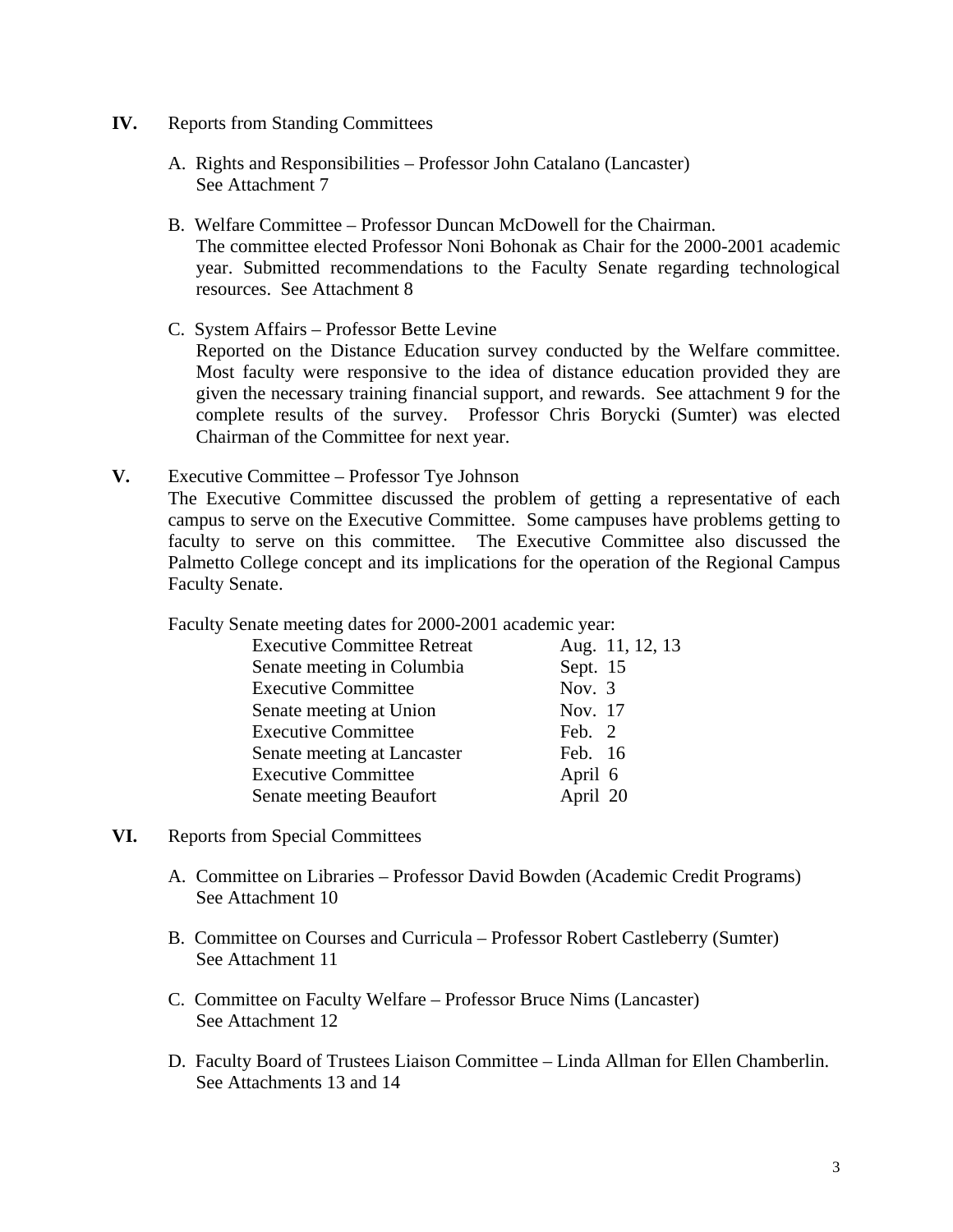- E. Research and Productive Scholarship Committee Professor Todd Scarlett (Lancaster) The committee has completed its work for this year and has not met.
- F. Other Committees
	- 1. Conflict of Interest Committee Professor Wayne Chilcote (Salkehatchie) An updated list of committee members is being prepared in Columbia. The Committee has not met.
	- 2. Educational Foundation Committee Professor Charles Denny (Sumter) See Attachment 15
	- 3. Regional Campuses Academic Advisory Council Professor Logue for Professor Barton. See Attachment 16 and 17
- **VII.** Special Orders and Elections

See Attachment 18 for the Report of the Nominating Committee. Additionally, Professor Catalano (Lancaster) nominated Professor Wayne Chilcote for Vice-Chair from the floor. Professor Todd Scarlett withdrew from consideration for the Research and Productive Scholarship Committee. Professor Scarlett nominated Bob Costello for this position.

Professor Cox (Salkehatchie) expressed the sentiment of the Salkehatchie faculty and delegation in support of Professor Johnson for Vice-Chair.

The Chairman called a vote for Vice-Chair, and a 10-minute recess was called while the votes were tallied.

Professor Johnson (Salkehatchie) won the election for Vice-Chair.

The Senate approved all other nominees presented by the Nominating Committee.

**VIII.** New Business

The first motion presented by the Rights and Responsibility (See Attachment 7) was discussed and approved.

The second motion was ruled substantive by the Chair and a motion to suspend the rules was offered. Costello (Lancaster) opposed suspension of the rules. Logue (Sumter) supported suspension of the rules. Denny (Sumter) said Sumter already followed the proposed rules. A vote to suspend the rules was passed by the Senate.

The second motion (See Attachment 7) was discussed and passed by the Senate.

**IX.** Announcements

Professor Lisa Rashley (Lancaster) announced a new web based course she is developing using "BlackBoard". The course is Women Studies 111, "Women and Culture". She